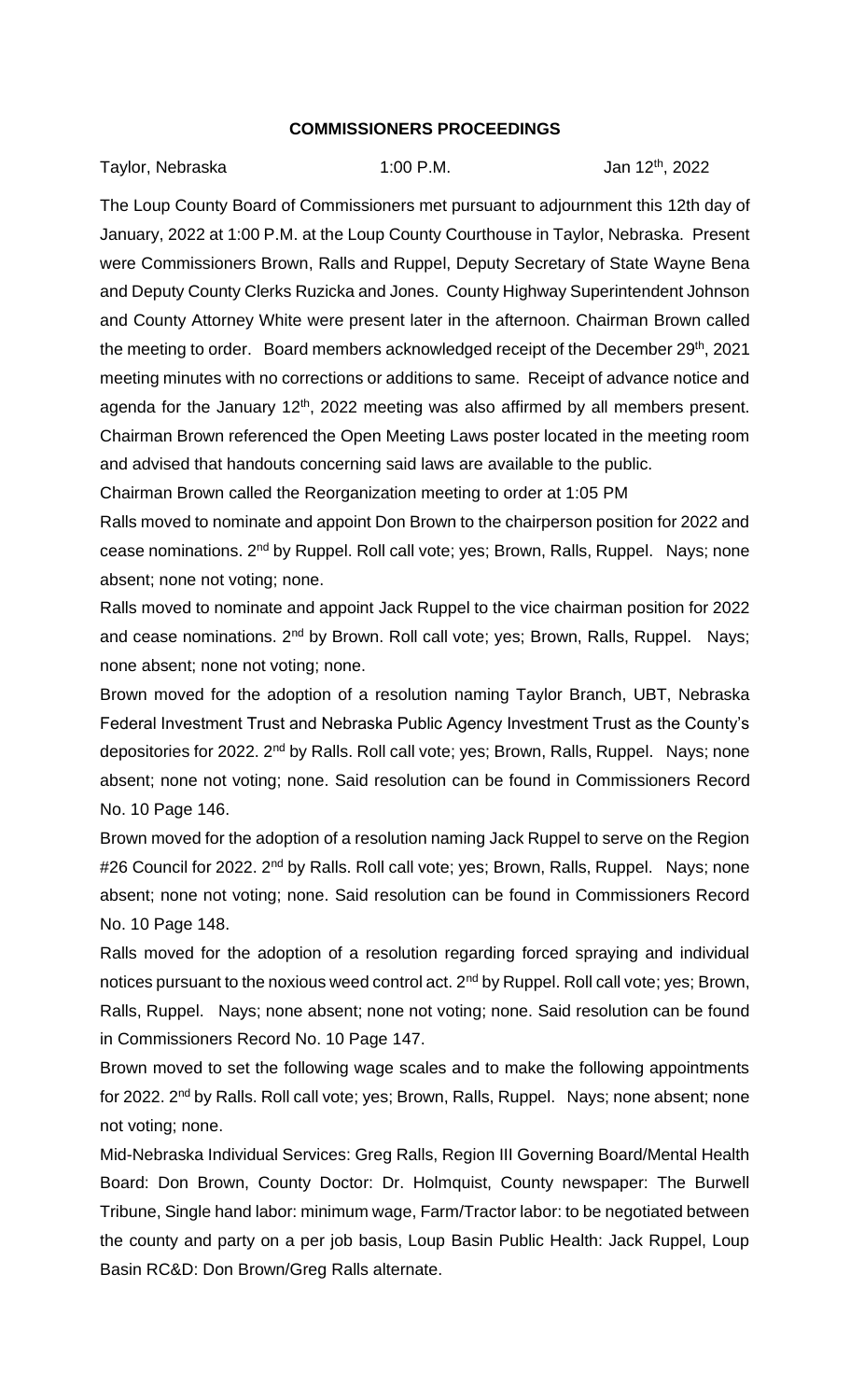Ruppel moved to audit the claims. 2nd by Brown. Roll call vote; yes; Brown, Ralls, Ruppel. Nays; none absent; none not voting; none.

## **GENERAL FUND**

| <b>Salaries</b>                      |                                     | 26,794.71 |
|--------------------------------------|-------------------------------------|-----------|
| <b>Internal Revenue Service</b>      | <b>County Share Social Security</b> | 2,550.40  |
| Ameritas Life Ins. Corp.             | <b>County Share Retirement</b>      | 1,862.57  |
| <b>AFLAC</b>                         | <b>Various Ins/All Funds</b>        | 250.80    |
| Debbie Postany                       | Phone                               | 25.00     |
| <b>Dixie Kraus</b>                   | Phone                               | 25.00     |
| MaryJo Jones                         | Phone                               | 25.00     |
| Deb Starr                            | Phone                               | 25.00     |
| <b>Summer Strohl</b>                 | Phone                               | 25.00     |
| Jessica Ruzicka                      | Phone                               | 25.00     |
| <b>Kyle Sheppard</b>                 | Phone                               | 25.00     |
| <b>Dustin Spanel</b>                 | <b>Phone/Uniform Allow</b>          | 50.00     |
| Don Brown                            | Phone                               | 40.00     |
| <b>Greg Ralls</b>                    | Phone                               | 40.00     |
| <b>Jack Ruppel</b>                   | Phone                               | 40.00     |
| Zane Young                           | Phone                               | 40.00     |
| Jason White                          | Phone                               | 40.00     |
| <b>Taylor Public Library</b>         | <b>Expenses</b>                     | 1,060.00  |
| Laura Kraus                          | Emergency Mgr                       | 75.00     |
| <b>Burwell Tribune</b>               | Publishing                          | 70.03     |
| Don Brown                            | In Lieu of Hith Ins                 | 600.00    |
| <b>Dixie Kraus</b>                   | In Lieu of Hith Ins                 | 600.00    |
| <b>Dustin Spanel</b>                 | In Lieu of Hith Ins                 | 600.00    |
| Lonnie Owen                          | In Lieu of Htlh Ins                 | 600.00    |
| Debbie Postany                       | In Lieu of Hith Ins                 | 600.00    |
| Jessica Ruzicka                      | In Lieu of Hith Ins                 | 600.00    |
| <b>Greg Ralls</b>                    | In Lieu of Hith Ins                 | 600.00    |
| <b>Jack Ruppel</b>                   | In Lieu of Hith Ins                 | 600.00    |
| Deb Starr                            | In Lieu of Hith Ins                 | 600.00    |
| <b>Ed Sherbeck</b>                   | In Lieu of Hith Ins                 | 600.00    |
| Jason White                          | In Lieu of Hith Ins                 | 600.00    |
| John Schroder Jr.                    | In Lieu of Hith Ins                 | 600.00    |
| <b>Kyle Shepard</b>                  | <b>Zoning Administrator</b>         | 280.00    |
| Appeara                              | <b>Towel service</b>                | 18.17     |
| Mill's Hardware                      | <b>Supplies</b>                     | 44.99     |
| Hamiliton                            | Telephone                           | 361.33    |
| Eakes                                | <b>Office Supplies</b>              | 254.95    |
| <b>Kerry Gunther</b>                 | Painting                            | 1,090.00  |
| <b>MIPS</b>                          | Program                             | 831.89    |
| <b>Dixie Kraus</b>                   | Janitor                             | 163.00    |
| <b>Custer Public Power District</b>  | Electricity                         | 151.73    |
| Village of Taylor                    | Sewer/Landfill Fee                  | 36.58     |
| J & J Sanitation                     | Garbage                             | 34.00     |
| <b>NACO</b>                          | <b>County Board Handbook</b>        | 100.00    |
| Microfilm Imaging Systems Inc        | <b>Equipment Rental</b>             | 52.00     |
| Region 3 Beh. Health                 | County tax match                    | 437.89    |
| <b>Staples Credit Plan</b>           | <b>Office Supplies</b>              | 46.98     |
| Region 26                            | 3rd quarter assessment              | 7,536.98  |
| <b>Holt County Treasurer</b>         | District #8 Probation               | 208.03    |
| <b>Western Cartographers</b>         | <b>Plat Maps</b>                    | 105.50    |
| Das State Accounting                 | Technology fee                      | 52.00     |
| <b>Verizon Wireless</b>              | Wireless internet                   | 40.05     |
| <b>County Assessors Association</b>  | <b>Dues</b>                         | 60.00     |
| Loup Basin RC&D Council              | <b>Weed Watch</b>                   | 200.00    |
| Zane Young                           | Cash Pd out                         | 198.90    |
| <b>Election Systems and Software</b> | <b>Election Supplies</b>            | 26.32     |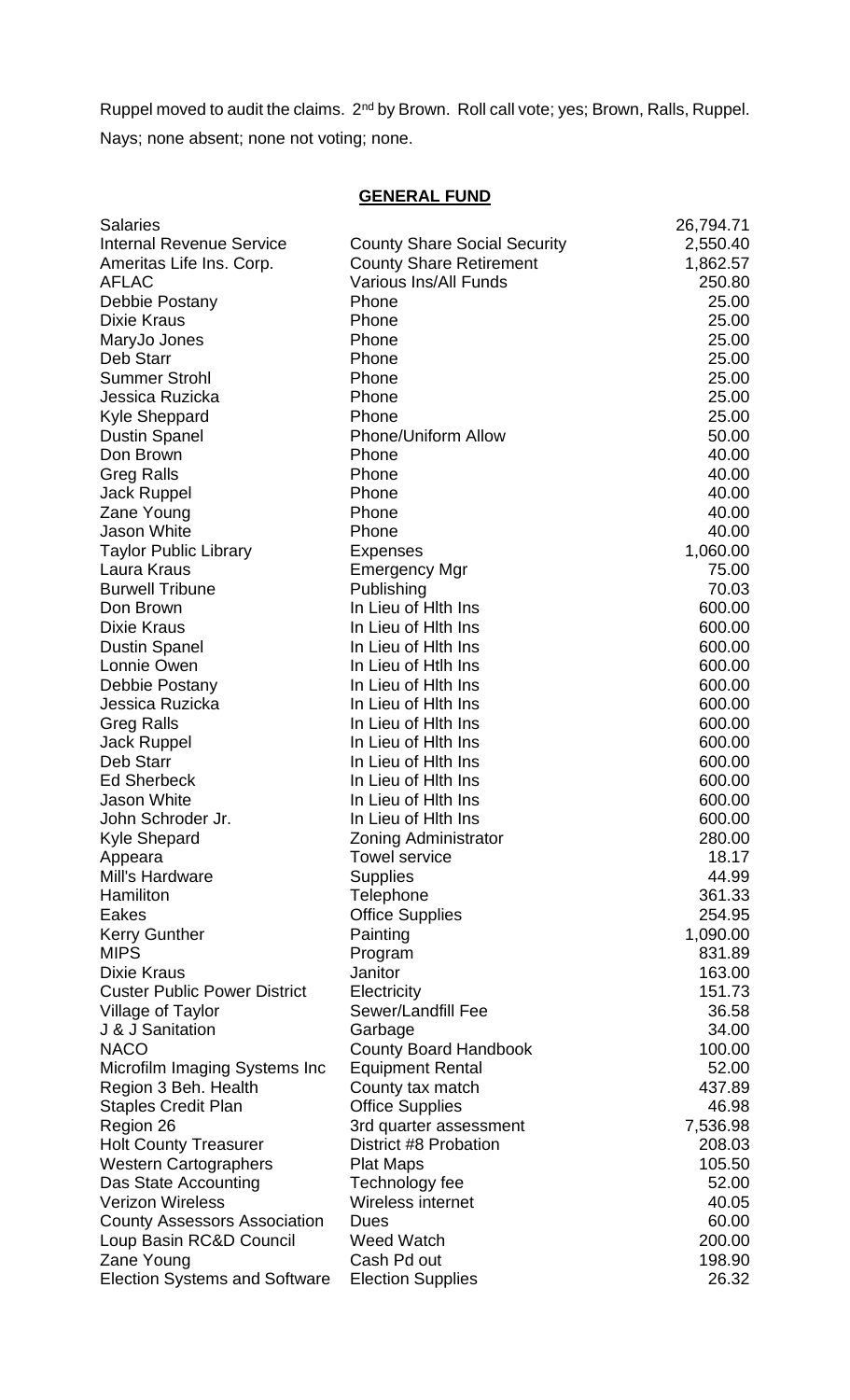| Blue360 Media                                        | <b>Manuals</b>                       | 87.75              |  |  |
|------------------------------------------------------|--------------------------------------|--------------------|--|--|
| <b>Madison County Sheriff</b>                        | <b>Service</b>                       | 6.00               |  |  |
| <b>Corner Stop</b>                                   | Fuel                                 | 179.04             |  |  |
| T & A Guns                                           | <b>Sheriff supplies</b>              | 380.00             |  |  |
| <b>Custer County Sheriff</b>                         | Jail Keep                            | 350.00             |  |  |
| <b>Schneiders Parts House</b>                        | Parts                                | 5.49               |  |  |
| <b>Platte Valley Transfer</b>                        | Autopsy                              | 227.25             |  |  |
| <b>Hitchcock Funeral Home</b>                        | Autopsy                              | 125.00             |  |  |
| Ne Institute of Forensic Sciences                    | Autopsy                              | 2,000.00           |  |  |
| Cen Ne Cremation & Morturary                         | Autopsy                              | 750.00             |  |  |
| Ne Association of Clerks et al.                      | <b>Dues</b>                          | 75.00              |  |  |
| <b>District Court Association</b>                    | <b>Dues</b>                          | 50.00              |  |  |
| Schaper & White                                      | Secretary                            | 150.00             |  |  |
| Don Brown                                            | Mileage                              | 35.10              |  |  |
| <b>Greg Ralls</b>                                    | Mileage                              | 17.55              |  |  |
| <b>Jack Ruppel</b>                                   | Mileage                              | 28.08              |  |  |
| <b>GENERAL FUND TOTAL</b>                            |                                      | 57,086.06          |  |  |
|                                                      |                                      |                    |  |  |
|                                                      | <b>AMBULANCE FUND</b>                |                    |  |  |
| Hamilton                                             | Phone/Internet                       | 102.67             |  |  |
| Dearborn National Life Ins. Co.                      | <b>EMT/FR Life Insurance</b><br>Fuel | 37.84              |  |  |
| <b>Corner Stop</b><br><b>Insurance Aid Services</b>  |                                      | 17.92<br>135.00    |  |  |
| <b>AMBULANCE FUND TOTAL</b>                          | <b>Billing</b>                       | 293.43             |  |  |
|                                                      | <b>ROAD FUND</b>                     |                    |  |  |
| <b>Salaries</b>                                      |                                      | 11,381.46          |  |  |
| <b>Internal Revenue Service</b>                      | <b>County Share Social Security</b>  | 850.08             |  |  |
| Ameritas Life Ins. Corp                              | <b>County Share Retirement</b>       | 768.24             |  |  |
| Levi Williams                                        | Phone/                               | 40.00              |  |  |
| <b>Ed Sherbeck</b>                                   | Phone/Supplies/Mileage               | 86.80              |  |  |
| Lonnie Owen                                          | Phone/Mileage                        | 89.73              |  |  |
| <b>Custer Public Power District</b>                  | Electricity                          | 105.73             |  |  |
| J & J Sanitation                                     | Garbage                              | 17.40              |  |  |
| Corner Stop Enterprises Inc.                         | Fuel                                 | 1,557.13           |  |  |
| <b>Burwell Independent Oil</b>                       | Fuel                                 | 717.55             |  |  |
| <b>Maverick</b>                                      | Oil/Grease/Fluids                    | 75.00              |  |  |
| <b>Bauer Built Tire</b>                              | <b>Tires</b>                         | 3,288.00           |  |  |
| <b>Garfield County</b>                               | Rd Mtc. By others                    | 137.50             |  |  |
| <b>Valley County Health System</b>                   | <b>Drug Test</b>                     | 55.00              |  |  |
| <b>Medical Enterprises</b>                           | <b>Drug Test</b>                     | 35.00              |  |  |
| Mainelli Wagner & Associates                         | Hwy Superindent/Inspections          | 5,632.02           |  |  |
| <b>NMC Exchange</b>                                  | <b>Repairs</b>                       | 2,901.14           |  |  |
| <b>ROAD FUND TOTAL</b>                               |                                      | 27,737.78          |  |  |
| <b>VISITORS IMPROVEMENT FUND</b>                     |                                      |                    |  |  |
| <b>Taylor Area Builders</b>                          | Villagers                            | 1,410.56           |  |  |
| <b>VISITORS IMPROVEMENT FUND TOTAL</b><br>\$1,410.56 |                                      |                    |  |  |
|                                                      | <u>VISITORS PROMOTION FUND</u>       |                    |  |  |
| Amy Doheny<br><b>VISITORS PROMOTION FUND TOTAL</b>   | Facebook page                        | 250.00<br>\$250.00 |  |  |
|                                                      |                                      |                    |  |  |

Brown moved to allow the claims. 2<sup>nd</sup> by Ralls. Roll call vote; yes; Ralls, Brown and Ruppel. Nays; none absent; none not voting; none.

The Board reviewed the Clerk of the District Court Monthly Fee Report, Sheriffs Quarterly report and Treasurer's semi-annual report.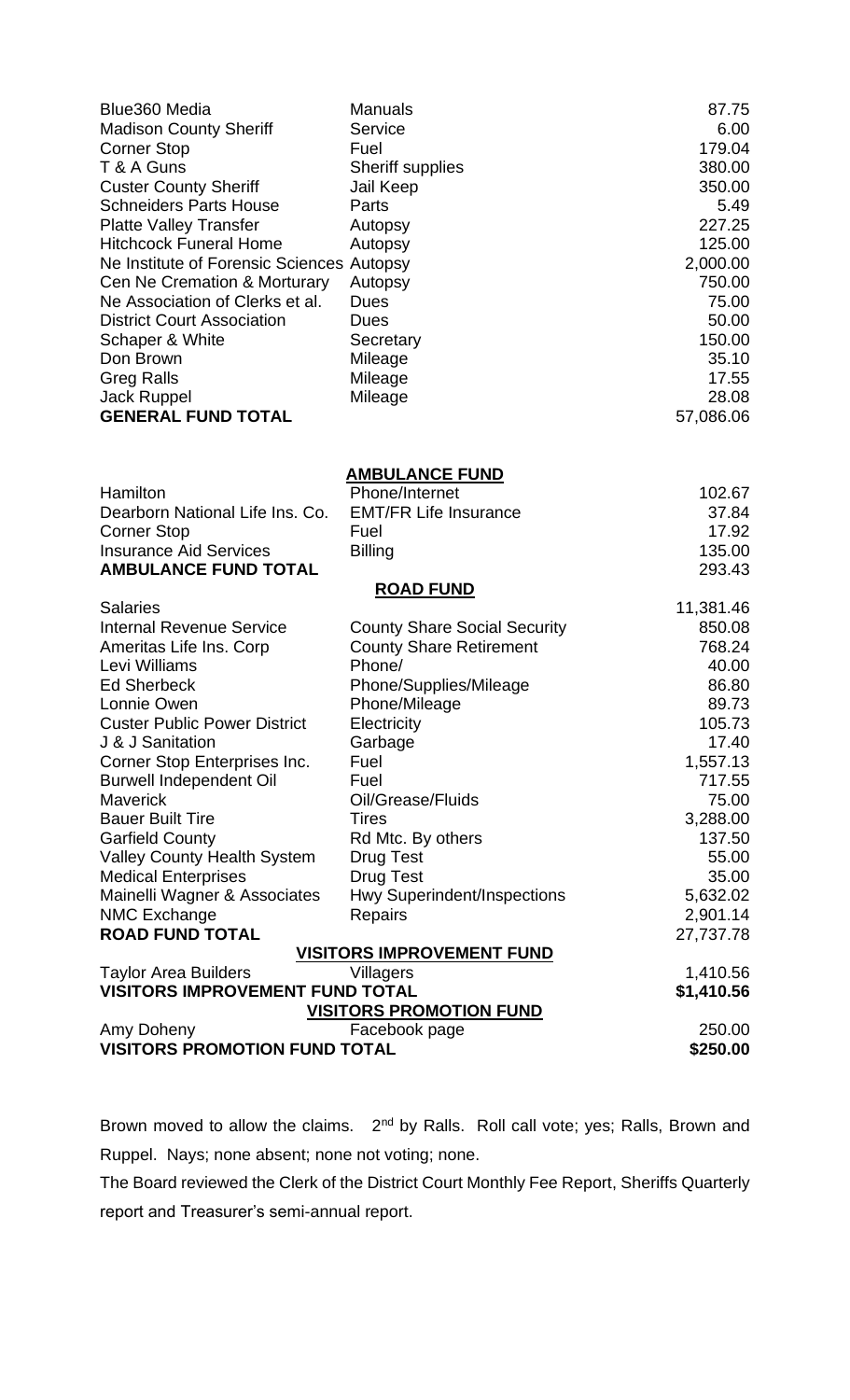Ralls moved for the adoption of a resolution transferring monies from the General Fund to the Road and Special Road Funds. 2<sup>nd</sup> by Ruppel. Roll call vote; yes; Brown, Ralls and Ruppel. Nays; none absent; none not voting; none. Said resolution can be found in Commissioners Record No. 10 Page 145.

Wayne Bena, Deputy Secretary of State, presented County Clerk Ex-Officio Debbie Postany the Secretary of State's Citation and National Secretary of States Medallion for exemplary service for 42 years.

Zane Young, Loup County Weed Superintendent, met with the board to present his annual report. Topics discussed include but are not limited to; infestation report control plan, specific areas he has focus on, possible grant funds, noxious weed numbers decreasing and open files(none).

Chairman Brown opened the one and six road hearing at 2:00 PM.

Present were Commissioners Brown, Ralls and Ruppert, Deputy Clerk Ruzicka, County Attorney White and Hwy Superintendent Johnson. Highway Superintendent Johnson presented the one- and six-year road plan. Topics include but are not limited to; Almeria Bridge, South Lake Road, Upstream Bridge and Porcupine Bridge. Brown moved to adopt a resolution to accept the one and six road plan as presented by the Highway Superintendent. 2<sup>nd</sup> by Ralls. Roll call vote; yes; Brown, Ralls and Ruppel. Nays; none absent; none not voting; none. Said resolution can be found in Commissioners Record No. 10 Page 149.

Brown moved to accept Debbie Postany's resignation as County Clerk ex-officio as of January 31<sup>st</sup>, 2022 and appoint Jessica Ruzicka to said Position as of February 1<sup>st</sup>, 2022. 2<sup>nd</sup> by Ralls. Roll call vote; yes; Brown, Ralls and Ruppel. Nays; none absent; none not voting; none.

Ralls moved to accept Tax List Corrections 21-15, 21-16 and 21-17. 2<sup>nd</sup> by Brown. Roll call vote; yes; Brown, Ralls and Ruppel. Nays; none absent; none not voting; none.

Brown moved to appoint Kristi Meeks to replace Pat Morgan on the GLW Extension Board. 2<sup>nd</sup> by Ralls. Roll call vote; yes; Brown, Ralls and Ruppel. Nays; none absent; none not voting; none.

Brown moved to adopt a resolution to adopt the new comprehensive plan and zoning regulations. 2<sup>nd</sup> by Ruppel. Roll call vote; yes; Brown, Ralls and Ruppel. Nays; none absent; none not voting; none. Said resolution can be found in Commissioners Record No. 10 Page 150.

Deanne Meeks, Kenneth Kraus and Trevor Kraus met with the board on behalf of the Loup County Fire Department. Discussed was the intention of the county to sell the old fire hall. The fire department has no use for the old building, they just need a new well at their new location. Ralls moved to donate the proceeds from the sale of the property to install the necessary well for the fire department, any excess funds to be retained by the county. 2<sup>nd</sup> by Brown. Roll call vote; yes; Brown, Ralls and Ruppel. Nays; none absent; none not voting; none.

Tyler McNitt met with the board to discuss the trade in of the backhoe for a skid-steer with backhoe attachment, forks and bucket. Tyler weighed the pros and cons of each machine